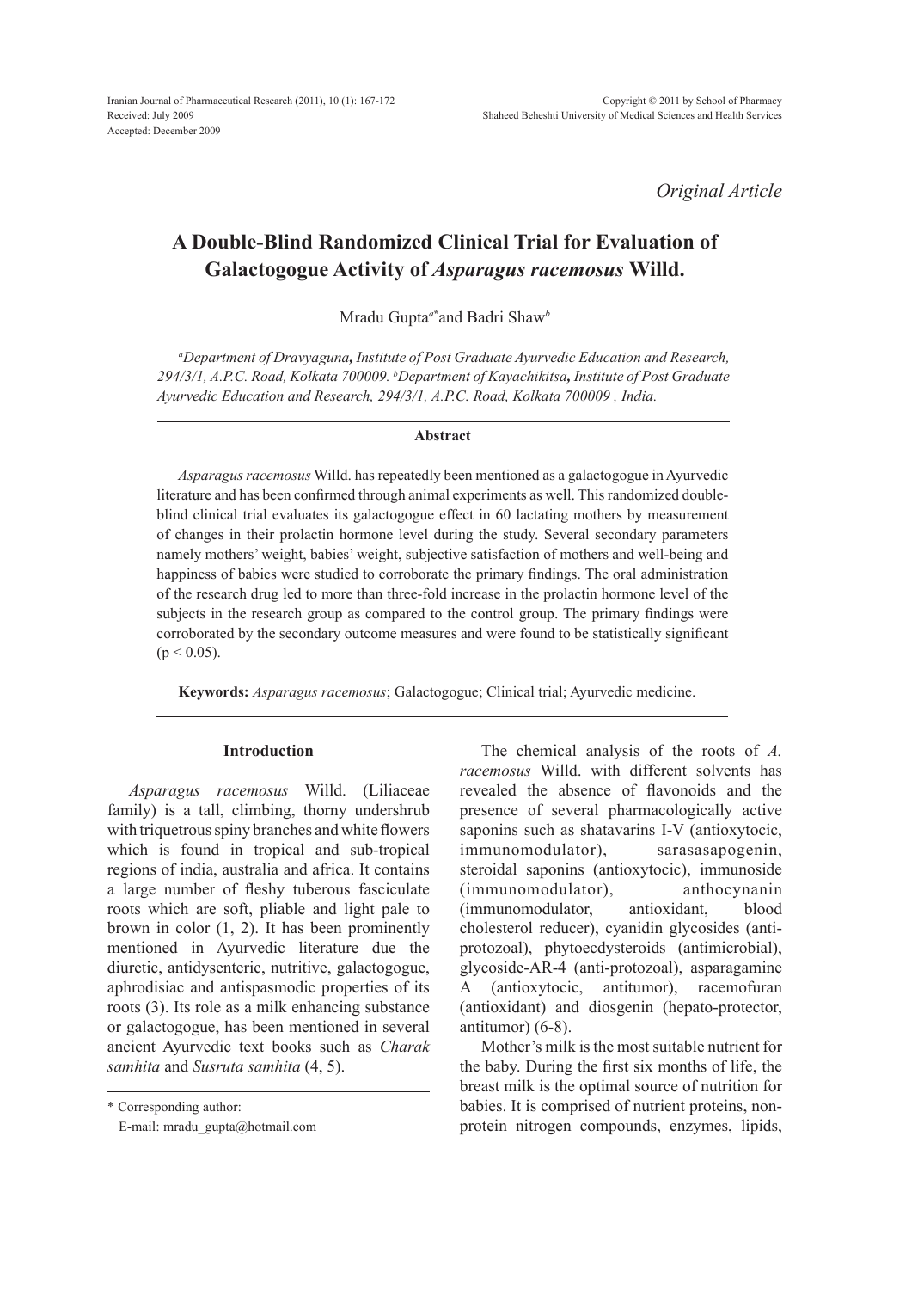oligosaccharides, hormones, growth factors, host defense agents, vitamins A, C, B complex, binding proteins, lysozyme and antibodies, as well as many other factors that build a strong and healthy human being. The immunoprotective elements of breast milk include secretory IgA, lactoferrin, lysozyme, oligosaccharides, milk lipids and milk leukocytes. However, the secretion of milk from the mammary glands is controlled to a great extent by the concentration of prolactin hormone, a high molecular weight protein hormone secreted by the anterior pituitary gland, in the mother's blood vessels. There is enough evidence now to support the belief that the prolactin hormone is directly responsible for promotion of milk secretion and that abnormally low levels of this hormone is indicative of deficient lactation in mothers (9).

Oral administration of roots of *Asparagus racemosus* Willd. increased the milk yield in rats, cows, buffaloes (10-13) and goats (14), The crude alcoholic extract of the roots increased the weight of mammary glands in post-partum and oestrogen-primed rats and the uterine weight in oestrogen-primed group (11). However, there were no scientific evaluations based on clinical trials on lactating mothers about the galactogogue effect of this medicinal plant.

This research was aimed at the clinical evaluation for galactogogue efficacy of *Asparagus racemosus* Willd. roots by direct measurement of the prolactin hormone level and assessment of the secondary outcome measures.

## **Experimental**

This clinical trial was a double-blind, randomized, placebo-controlled, parallel-group study involving a total of 60 subjects. The study was carried out at the medical outdoor patients clinic department of the Institute of Post Graduate Ayurvedic Education and Research at the S. V. S. P. Hospital, Kolkata.

*Preparation of the research drug and its administration*

Fresh roots of *Asparagus racemosus* Willd. were collected from a reputed herb supplier of kolkata. These were authenticated and identified by the department of ethnobotany, botanical

survey of india, shibpur, howrah. A voucher specimen (No. BM/UCM/007) was deposited in the herbarium before their utilization. The roots were cleaned, dried in shade and fine-powdered up to 80 mesh size. The root powder was put into capsules depending on the bodyweight of each subject and labeled "R". Similarly placebo capsules were prepared with fine rice powder and labeled "C".

#### *Acute oral toxicity*

Acute oral toxicity refers to the adverse effects that occur following oral administration of a single dose of a substance or multiple doses given within 24 h. OECD Guideline No. 425 (acute oral toxicity-acute toxic class method) was undertaken as a test procedure to ascertain the acute oral toxicity. In addition to the estimation of  $LD_{50}$  and confidence intervals, the test allows observing the signs of toxicity. Six groups each containing six swiss albino mice weighing 25-30 g maintained in standardized environmental conditions (animal house Reg. No. 1180/ac/08/CPCSEA) were fasted 12 h before the experiment and administered the drug sample orally in the dose of 300 mg/Kg, 500 mg/Kg, 1000 mg/Kg, 2000 mg/Kg and 5000 mg/Kg in 1 mL of aqueous solvent. The physical activity, behavior and mortality of each mice of each group is observed and recorded after 1/2 h, 2 h, 4 h, 8 h, 12 h, 24 h and 48 h.

#### *Subjects*

All the subjects were lactating mothers who were selected after general examination from the medical outdoor patients department of the Institute of Post Graduate Ayurvedic Education and Research at the S. V. S. P. Hospital, Kolkata using the following inclusion criteria: (I) age of mother between 20-40 years; (II) age of infant up to 6 months; (III) having one or more of the following symptoms: deficient lactation, infant's crying just after feeding, painful sensation in breasts during the time of feeding, loss of appetite in mother or the manifestation of any anxiety disorder which could effect the lactation.

#### *Ethical aspects*

All subjects were given verbal and written information about the potential risks and benefits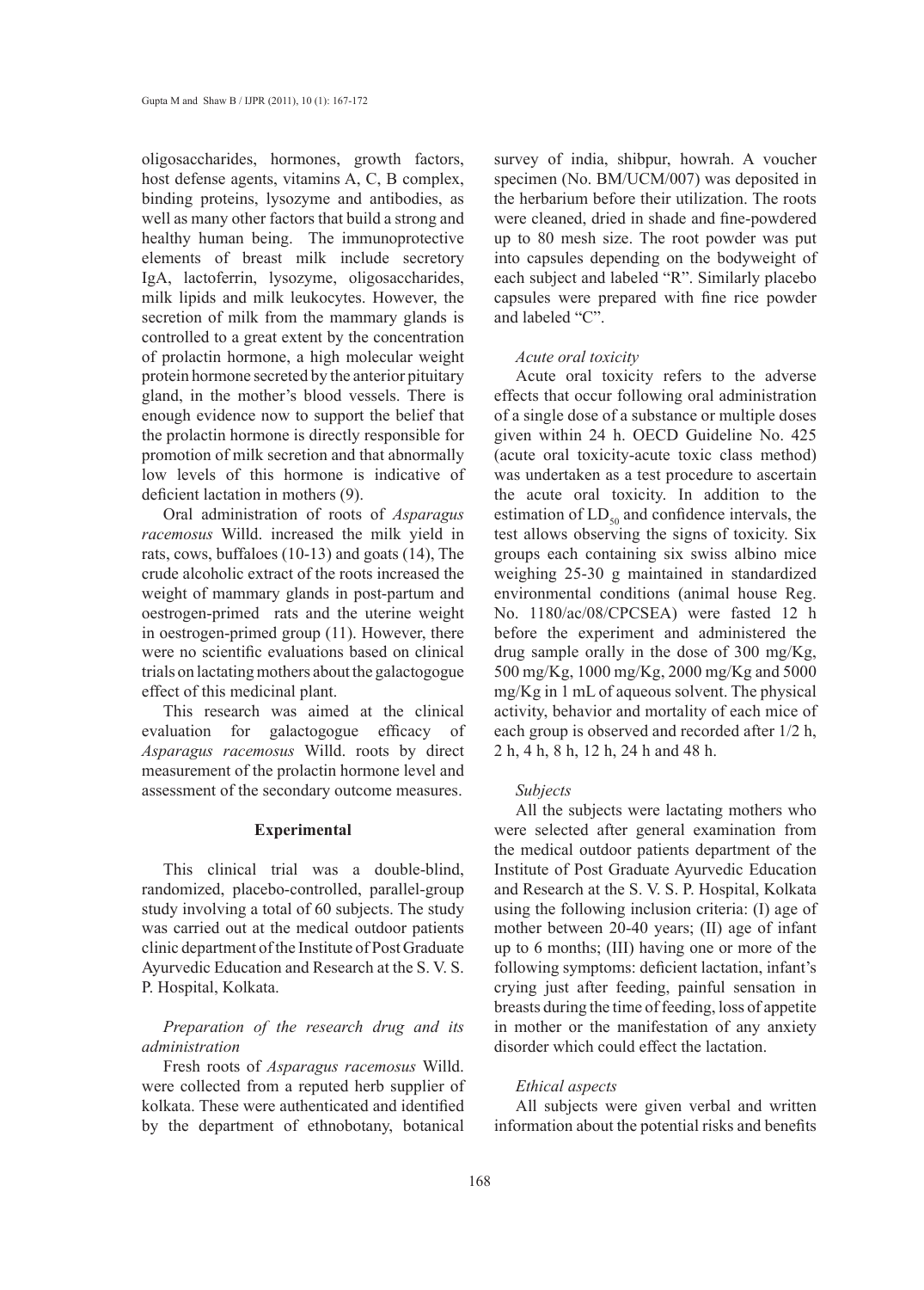of participation in the study. Written consent was required before randomization. The research followed the guidelines of the declaration of helsinki and tokyo for humans. The institutional clinical research committee of the participating center approved the study protocol.

## *Treatment allocation and blinding*

Initially 70 subjects were selected for the purpose of this study, out of which 60 were finally followed up. These subjects were randomly allocated to one of the two equal-sized treatment groups and received the treatment dose of 60 mg Kg-1 body weight per day. The treatment groups included group R (research group) which received the root powder of research drug (60 mg Kg-1 body weight per day) and group C (control group) who were administered rice powder as placebo (60 mg Kg-1 body weight per day). The treatment consisted of oral ingestion of the treatment drug in the form of capsules three times daily with milk for 30 days. All the subjects were advised to immediately discontinue the use of the drug in case of any serious side effects.

The study medication was provided in white paper boxes, numbered consecutively with a medication number. The treatment allocation schedule was based on computer-generated random numbers. The treatment codes resided with the principal investigator and the local investigators were not aware of treatment assignments. No treatment code was broken before the last follow-up visit completion.

All the subjects were advised to lead their normal lives with their family during the study period subject to the following conditions: (I) no use of any contraceptive pills or steroid containing drugs which could affect the normal hormonal balance, (II) normal feeding technique and schedule for infants, (III) making sure of the babies' burping after the feeding and (IV) avoiding any situation or events which could cause abnormal anxiety or tension. Follow-up visits were done on a weekly basis to undertake the physical examination of mother and child and for analysis of their symptoms.

#### *Outcome measures*

The primary outcome measure in this study was the biochemical estimation of prolactin hormone level before and after the treatment. To that end, a 2 mL sample of blood was drawn from each subject to ascertain the initial and final level of prolactin hormone level during the clinical study. The quantitative determination of prolactin hormone concentration (ng/mL) in human serum of blood sample was done by Micro plate Immunoenzymometric Assay (ELISA) technique at ashoka laboratory, kolkata using the kit of monobind. Inc.

The secondary outcomes measured during this study were the changes in mothers' weight, babies' weight, subjective satisfaction of mother regarding the state of lactation and the wellbeing and happiness of babies. The mothers' weight and babies' weight were recorded just before and after the period of clinical trial. The subjective satisfaction of mothers regarding the state of lactation and the well-being and happiness of babies were rated on a graded scale ranging from 1 to 5 (1 denoting unsatisfactory and 5 representing highly satisfactory).

#### *Statistical analysis*

The results were analyzed statistically using the student's t-test. The values of  $p < 0.05$  were considered statistically significant, p < 0.01 were considered very significant and the values of p < 0.001 were taken as highly significant.

# **Results and Discussion**

## *General information*

A total of 60 subjects were randomized and received trial medication after providing the written agreement of their participation in the trial. The mothers were of an average age of 25.6 years while the average age of infants was 2.8 months. 79% of the patients belonged to the minority muslim community, while 71% resided in an urban or semi-urban area. There was no significant group difference with regard to distribution of age, community or habitat. A total of 10 patients, who did not participate in the entire trial or did not turn up for regular followup visits, were excluded from the study.

#### *Acute oral toxicity*

No signs of oral toxicity were observed during the short-term analysis in mice but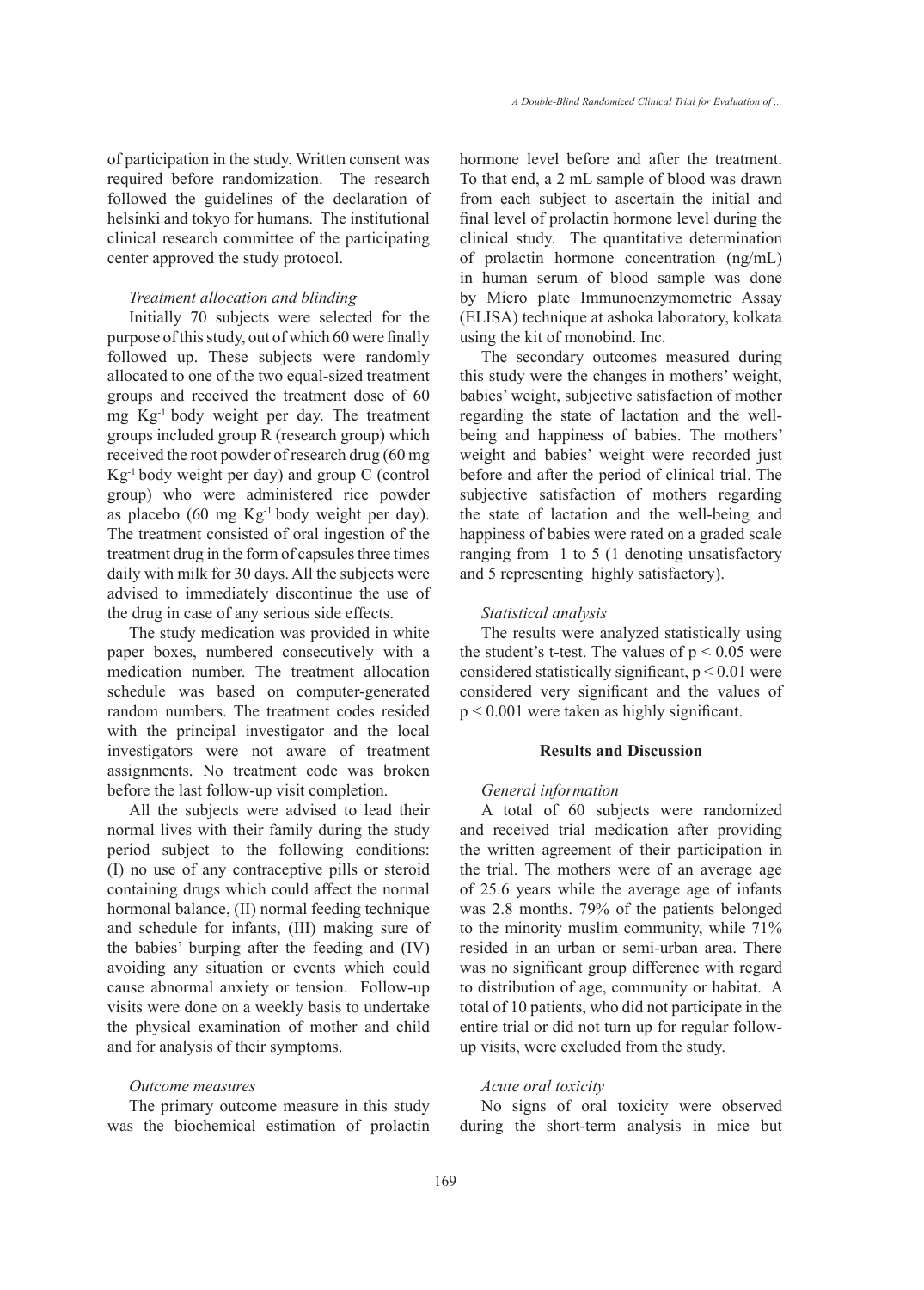**Table 1.** Mean percent increase in primary and secondary parameters during clinical trial.

| Parameter                                | Mean percent increase         |                              |
|------------------------------------------|-------------------------------|------------------------------|
|                                          | <b>Group R</b>                | Group C                      |
| <b>Primary outcome:</b>                  |                               |                              |
| Mean prolactin hormone level             | $32.87 \pm 6.48$ <sup>a</sup> | $9.56 \pm 4.57$ <sup>a</sup> |
| <b>Secondary outcomes:</b>               |                               |                              |
| Mean weight of mother                    | $3.78 \pm 0.68$ <sup>a</sup>  | $1.37 \pm 0.44$ <sup>a</sup> |
| Mean weight of babies                    | $16.13 \pm 3.65$ <sup>a</sup> | $5.68 \pm 2.57$ <sup>a</sup> |
| Subjective satisfaction of mother        | $1.54 \pm 0.28$ <sup>a</sup>  | $0.48 \pm 0.33$ <sup>a</sup> |
| Overall well-being & happiness of babies | $1.27 \pm 0.45$ <sup>a</sup>  | $0.29 \pm 0.23$ <sup>a</sup> |
| $n = 20$<br>a: $p < 0.05$                | b: $p < 0.01$                 | c: $p < 0.001$               |

The obtained results proved to be statistically significant  $(p < 0.05)$  using the 2-tailed t-test.

mortality was noticed in long-term study at the dose of  $5000 \text{ mg/Kg}$ .

# *Evaluation of increase in prolactin hormone level*

The mean prolactin hormone level of the subjects showed a percentage increase of  $32.87 \pm 6.48$  through the study period in case of the research group (group R) while the control group (group C) showed a percentage increase of only  $9.56 \pm 4.57$  in the mean prolactin hormone level during the same period as detailed in Table 1.

## *Evaluation of secondary outcome measures*

During the study period, the weight of the mothers showed a mean percentage increase of  $3.78 \pm 0.68$  in case of group R, while the mean percentage increase was  $1.37 \pm 0.44$  in case of group C. Similarly, the average percentage increase in the weight of babies was  $16.13 \pm 3.65$ in case of group R and  $5.68 \pm 2.57$  in case of group C during the treatment period.

The first secondary parameter, namely the subjective satisfaction of mothers regarding the state of lactation, showed an average increase of  $1.54 \pm 0.28$  rating points in case of group R and  $0.48 \pm 0.33$  rating points in case of group C during this period. The overall well being and happiness of babies, the other secondary outcome measure, was also rated by the mothers just before and after the study period. This parameter showed a mean increase of  $1.27 \pm$ 0.45 points in case of the research group and  $0.29 \pm 0.23$  rating points in case of the control

group as given in Table 1.

The results obtained for the secondary outcome measures were found to be statistically significant ( $p < 0.05$ ).

Nature has intended to strengthen the bond between the mother and her infant by making mother's milk a necessity for the baby. It has been proved that the breast milk is the best milk for the new born babies (15). The digestive system in a newborn baby is so delicate that it can easily digest only the breast milk. It is not only nutritious for the baby, but also helps protect him/her from almost all the infections by boosting his/her immunity level. The World Health Organization (WHO) and the American Academy of Pediatrics (AAP), both recommend exclusive breastfeeding for the first six months of life and then supplemented breastfeeding for at least one year and up to two years or more (16, 17). Exclusive breastfeeding for the first six months of life provides continuing protection against diarrhea and respiratory tract infections that are more common in babies formula-fed (18). The prolactin hormone produced in the anterior pituitary gland, promotes milk secretion in the mother. Higher levels of prolactin hormone in the lactating mother lead to promotion of milk secretion  $(6, 19)$ .

According to the Ayurvedic medicine, mother's milk is the best nutritive substance for the child since it is sweet, emollient, laxative, wholesome, appetizing and easy to digest. It contains all the necessary vitamins and minerals which protect and nurture the baby. It originates from the breasts when the essence of digested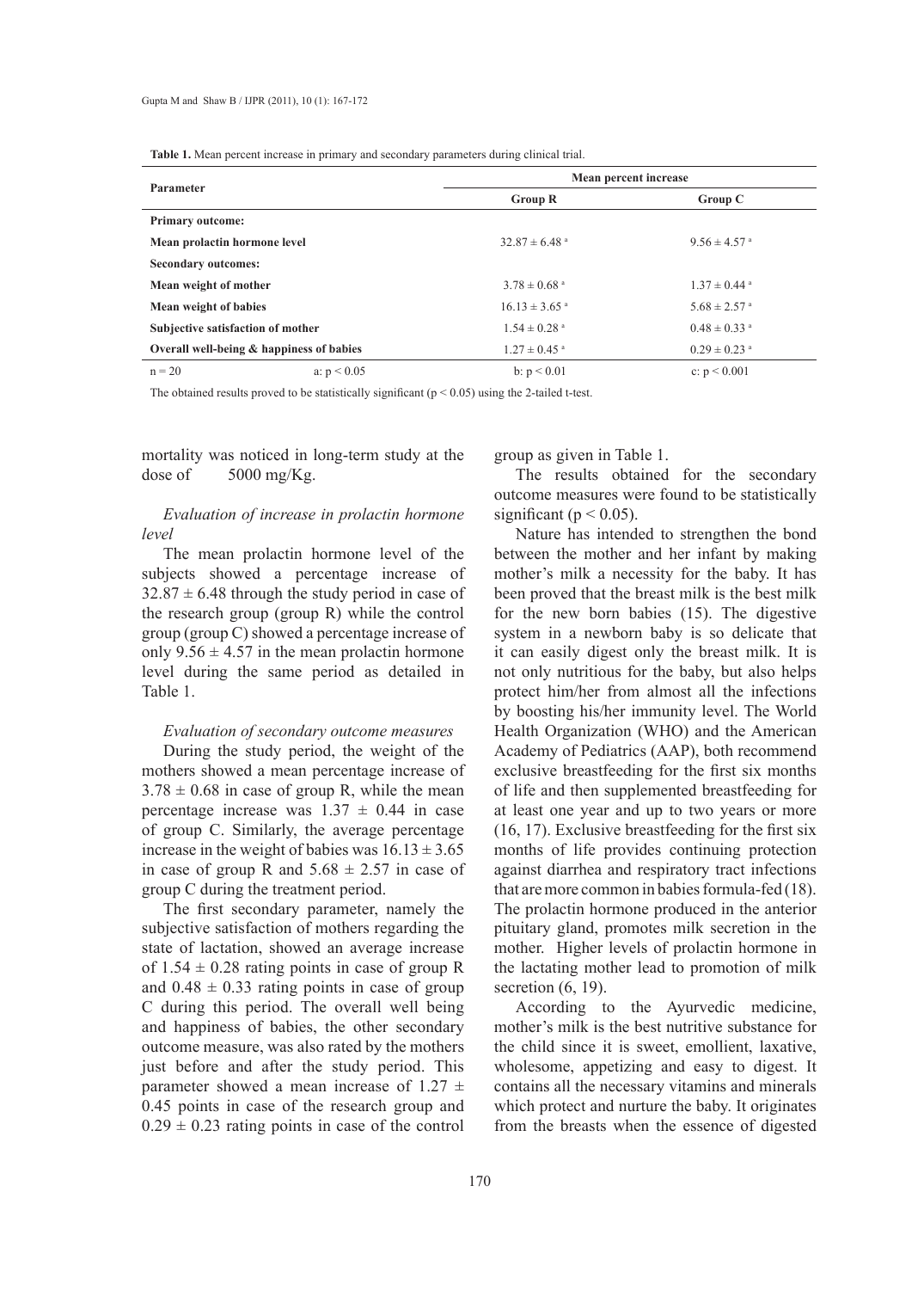food circulates all over the body and gets concentrated in the breasts of mother (4, 5). Deficient lactation can be caused by a number of factors such as anger, grief, lack of affection towards the child and *etc*. *Asparagus racemosus* Willd., has been described in many ancient Ayurvedic textbooks regarding its galactogogue action. The administration of alcoholic extract of its rhizome in adult pregnant female albino rats suggests an estrogenic effect of Shatavari on the female's mammary gland and genital organs (20). The extract of Shatavari has been shown to increase both the weight of mammary lobulo-alveolar tissue and the milk yield in animal experiments. This effect was attributed to the action of released corticosteroids or an increase in prolactin. Shatavarins I-V, the steroidal saponins, may be responsible for the hormonal like effect of Shatavari and explain its traditional use as a reproductive tonic (21, 22). The presence of steroidal saponins and sapogenins constituents has been shown to directly contribute in the lactogenic effect of *Asparagus racemosus* (23, 24). Its galactogogue activity was evaluated experimentally on rats, cows, buffaloes and goats, but there were no similar findings regarding its galactogogue effects on human subjects (10-13).

The results of the clinical study showed that the oral administration of the research drug had a definite positive impact on the primary parameter, the prolactin hormone level in the lactating mothers. The increase in the mean prolactin hormone level of the subjects in the research group was three times more than that of the subjects of the control group (or more) during the study period. The findings in respect of the primary parameter are also corroborated by the results in case of the secondary outcome measures. Thus, while the measured secondary parameters, namely the weight of the mothers and the weight of the babies, showed substantially higher increases in the research group as compared to the control group, the rated secondary parameters, namely the subjective satisfaction of mother regarding the state of lactation and the well-being and happiness of babies, also showed a manifold increase in the overall ratings over the duration of the study in the research group subjects when compared to the control group. The research drug was also found to be quite safe from the viewpoint of acute oral toxicity. The statistical analysis of the results showed that the findings were statistically significant ( $p < 0.05$ ).

## **Conclusions**

Evaluation of the galactogogue action of the roots of *Asparagus racemosus* Willd. during clinical trial on lactating mothers having symptoms of deficient lactation exhibits significant galactogogue activity in comparison with the control group without any significant acute toxicity effect. A probable reason for this galactogogue effect could be the presence of steroidal saponins in this plant. This drug has been scientifically validated for its galactogogue activity by using the modern parameters such as the prolactin hormone which is biochemically responsible for the lactation and also other associated symptoms. The overall research findings corroborate and validate the galactogogue activity of the research drug, which has been traditionally ascribed to it in the ancient text Charak Samhita.

#### **References**

- Sharma P. *Dravya Guna Vijnana*. 6th ed. Chaukhamba (1) Bharati Academy, Varanasi (1982) 562.
- Satyavati GV, Raina MK and Sharma M. *Medicinal Plants of India*. Indian Council of Medicinal Research, New Delhi (1976) 101-106. (2)
- Pandey GS. *Bhava Prakash Nighantu*. 6th ed. (3) Chaukhamba Bharati Academy, Varanasi (1982) 392.
- Sharma RK and Dash B. *Charak Samhita (Sutra*  (4) *Sthanam).* 6th ed. Chaukhamba Sanskrit Series, Varanasi (1999) 1.
- Shastri A. *Susruta Samhita (Sutra Sthanam),* Part I. (5) Chaukhamba Sanskrit Sansthana, Varanasi (1955) 141.
- (6) Goel RK, Prabha T, Kumar MM, Dorababu M, Singh P and Singh G. Teratogenicity of *Asparagus racemosus* Willd. root, a herbal medicine. *Indian J. Exptl. Biol.* (2006) 44: 570-573.
- Ahmad VU, Khaliq-uz-Zaman SM, Shameel S, (7) Perveen S and Ali Z. Steroidal saponins from *Asparagus dumosus. Phytochem.* (1999) 50: 481-484
- (8) Jayashree J and Dev S. Chemistry of ayurvedic crude drugs. *Indian J. Chem.* (1988) 27B: 12-16.
- Guyton AC. *Textbook of Medical Physiology*. 8th ed. (9) Prism Books (Pvt.) Ltd., Bangalore (1991) 926-927.
- (10) Kumar S, Mehla RK and Dang AK. Use of Shatavari (*Asparagus racemosus*) as a galactopoietic and